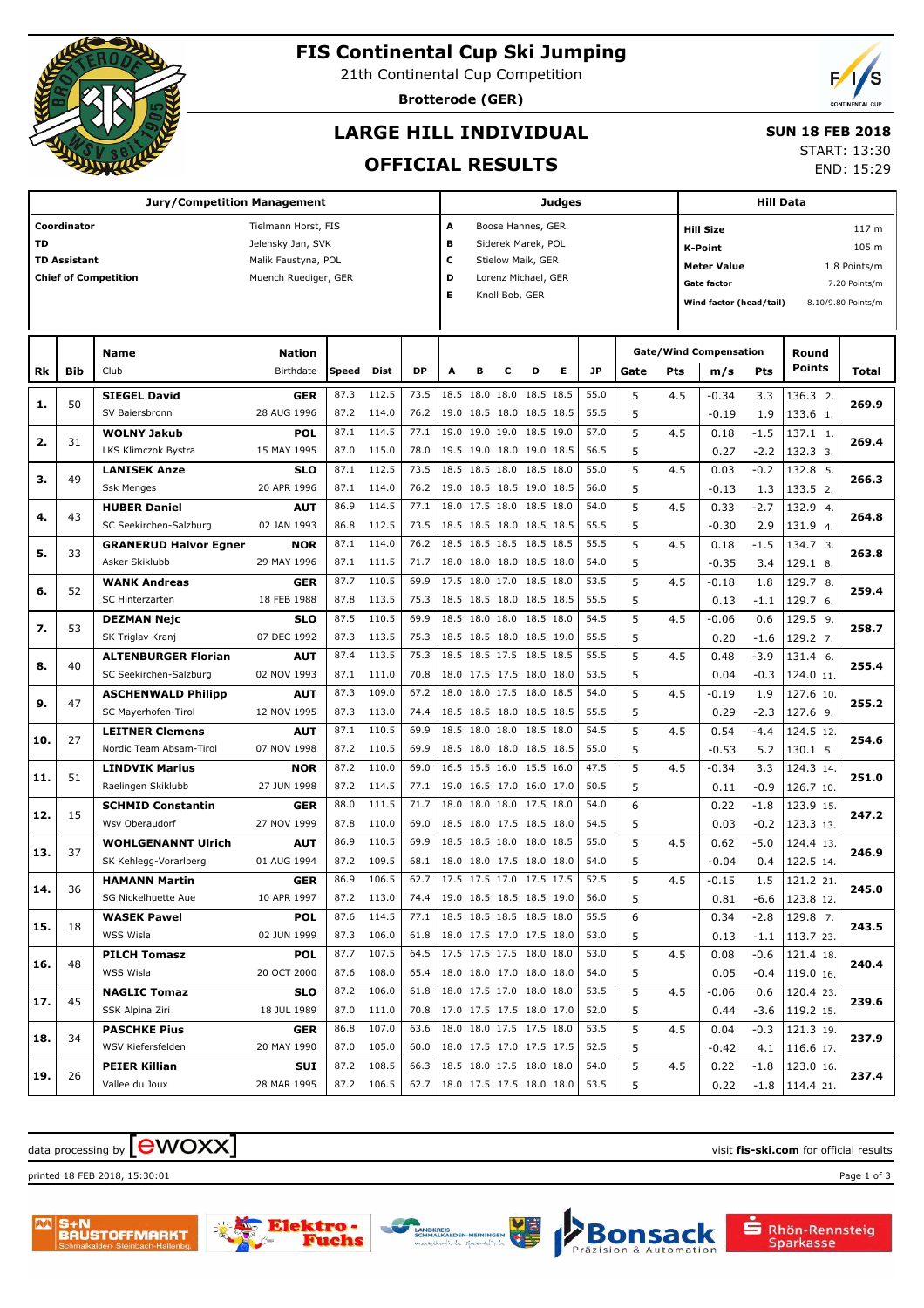

## **FIS Continental Cup Ski Jumping**

21th Continental Cup Competition

**Brotterode (GER)**



END: 15:29

## **LARGE HILL INDIVIDUAL**

#### **SUN 18 FEB 2018** START: 13:30

### **OFFICIAL RESULTS**

|     |            | <b>Name</b>                      | <b>Nation</b> |              |       |           |                          |                          |   |   |   |      | <b>Gate/Wind Compensation</b> |     |         | Round   |               |       |
|-----|------------|----------------------------------|---------------|--------------|-------|-----------|--------------------------|--------------------------|---|---|---|------|-------------------------------|-----|---------|---------|---------------|-------|
| Rk  | <b>Bib</b> | Club                             | Birthdate     | <b>Speed</b> | Dist  | <b>DP</b> | A                        | в                        | с | D | Е | JP   | Gate                          | Pts | m/s     | Pts     | <b>Points</b> | Total |
| 19. | 19         | <b>AUNE Joakim</b>               | <b>NOR</b>    | 87.7         | 113.5 | 75.3      |                          | 18.0 18.0 18.0 18.5 18.5 |   |   |   | 54.5 | 6                             |     | 0.87    | $-7.0$  | 122.8 17.     | 237.4 |
|     |            | Byaasen                          | 10 AUG 1993   | 87.4         | 106.0 | 61.8      |                          | 18.0 17.0 17.0 18.0 18.0 |   |   |   | 53.0 | 5                             |     | 0.03    | $-0.2$  | 114.6 20.     |       |
| 21. | 20         | <b>ROCH DUPLAND Thomas</b>       | <b>FRA</b>    | 87.5         | 112.0 | 72.6      |                          | 18.5 18.0 18.5 18.5 18.0 |   |   |   | 55.0 | 6                             |     | 0.34    | $-2.8$  | 124.8 11.     | 235.8 |
|     |            | Saint Gervais                    | 03 FEB 1996   | 87.2         | 104.0 | 58.2      |                          | 17.5 17.5 17.0 17.0 18.0 |   |   |   | 52.0 | 5                             |     | $-0.08$ | 0.8     | 111.0 26.     |       |
| 22. | 39         | <b>TEPES Jurij</b>               | <b>SLO</b>    | 87.2         | 108.5 | 66.3      |                          | 18.5 18.0 18.0 18.0 18.0 |   |   |   | 54.0 | 5                             | 4.5 | 0.52    | $-4.2$  | 120.6 22.     | 235.3 |
|     |            | SD Dolomiti                      | 14 FEB 1989   | 87.1         | 106.5 | 62.7      |                          | 18.5 17.5 17.5 18.0 18.0 |   |   |   | 53.5 | 5                             |     | 0.19    | $-1.5$  | 114.7 18.     |       |
| 23. | 30         | <b>KANTYKA Przemyslaw</b>        | <b>POL</b>    | 87.5         | 108.0 | 65.4      |                          | 17.5 18.0 17.5 18.0 18.0 |   |   |   | 53.5 | 5                             | 4.5 | 0.26    | $-2.1$  | 121.3 19.     | 234.7 |
|     |            | LKS Klimczok Bystra              | 15 DEC 1996   | 87.7         | 109.5 | 68.1      |                          | 18.0 18.0 17.5 18.0 18.0 |   |   |   | 54.0 | 5                             |     | 1.08    | $-8.7$  | 113.4 24.     |       |
| 24. | 29         | <b>BAER Moritz</b>               | <b>GER</b>    | 87.0         | 107.5 | 64.5      |                          | 18.0 18.0 18.0 18.0 18.0 |   |   |   | 54.0 | 5                             | 4.5 | 0.53    | $-4.3$  | 118.7 24.     | 233.1 |
|     |            | SF Gmund-Duernbach               | 16 MAY 1997   | 86.8         | 105.0 | 60.0      |                          | 18.0 17.5 17.0 17.5 17.5 |   |   |   | 52.5 | 5                             |     | $-0.19$ | 1.9     | 114.4 21.     |       |
| 25. | 38         | <b>ZNISZCZOL Aleksander</b>      | <b>POL</b>    | 87.1         | 105.5 | 60.9      |                          | 18.0 17.5 17.0 18.0 17.5 |   |   |   | 53.0 | 5                             | 4.5 | 0.35    | $-2.8$  | 115.6 30.     | 230.3 |
|     |            | WSS Wisla                        | 08 MAR 1994   | 87.0         | 111.5 | 71.7      |                          | 18.5 18.5 17.5 18.5 18.0 |   |   |   | 55.0 | 5                             |     | 1.48    | $-12.0$ | 114.7 18.     |       |
| 26. | 46         | <b>HAUER Joachim</b>             | <b>NOR</b>    | 86.9         | 104.0 | 58.2      |                          | 18.0 17.0 17.0 17.5 17.5 |   |   |   | 52.0 | 5                             | 4.5 | $-0.22$ | 2.2     | 116.9 28.     | 229.2 |
|     |            | Baekkelagets SK                  | 02 FEB 1991   | 86.6         | 106.0 | 61.8      |                          | 18.0 17.5 17.5 17.0 17.5 |   |   |   | 52.5 | 5                             |     | 0.25    | $-2.0$  | 112.3 25.     |       |
| 27. | 22         | <b>SCHULER Andreas</b>           | <b>SUI</b>    | 86.9         | 107.0 | 63.6      |                          | 17.5 17.5 17.5 18.0 17.5 |   |   |   | 52.5 | 5                             | 4.5 | 0.36    | $-2.9$  | 117.7 25.     | 227.9 |
|     |            | Einsiedeln                       | 30 DEC 1995   | 87.0         | 105.5 | 60.9      |                          | 17.0 16.5 16.5 17.0 16.5 |   |   |   | 50.0 | 5                             |     | 0.09    | $-0.7$  | 110.2 27.     |       |
| 28. | 32         | <b>ZUPANCIC Miran</b>            | <b>SLO</b>    | 87.0         | 106.0 | 61.8      |                          | 18.0 17.5 17.5 18.0 17.5 |   |   |   | 53.0 | 5                             | 4.5 | 0.43    | $-3.5$  | 115.8 29.     | 223.4 |
|     |            | SK Zagorje                       | 11 NOV 1989   | 87.3         | 105.5 | 60.9      |                          | 18.0 18.0 17.0 17.5 18.0 |   |   |   | 53.5 | 5                             |     | 0.84    | $-6.8$  | 107.6 28.     |       |
| 29. | 42         | <b>KRANJEC Robert</b>            | <b>SLO</b>    | 87.0         | 107.5 | 64.5      |                          | 16.5 17.0 16.5 17.0 17.0 |   |   |   | 50.5 | 5                             | 4.5 | 0.31    | $-2.5$  | 117.0 27.     | 221.2 |
|     |            | SK Triglav Kranj                 | 16 JUL 1981   | 86.7         | 100.5 | 51.9      |                          | 17.5 17.5 17.0 17.0 17.5 |   |   |   | 52.0 | 5                             |     | $-0.03$ | 0.3     | 104.2 29.     |       |
| 30. | 28         | <b>BJOERENG Joacim Oedegaard</b> | <b>NOR</b>    | 87.0         | 107.0 | 63.6      |                          | 18.0 17.5 17.5 17.5 17.5 |   |   |   | 52.5 | 5                             | 4.5 | 0.37    | $-3.0$  | 117.6 26.     | 215.6 |
|     |            | Roeykenhopp                      | 14 DEC 1995   | 87.2         | 100.5 | 51.9      | 17.5 17.0 17.0 17.0 17.0 |                          |   |   |   | 51.0 | 5                             |     | 0.61    | $-4.9$  | 98.0 30.      |       |

|     |    | Not qualified for final round    |             |      |       |      |                          |  |  |      |   |     |         |        |       |
|-----|----|----------------------------------|-------------|------|-------|------|--------------------------|--|--|------|---|-----|---------|--------|-------|
| 31. | 35 | <b>HUBER Stefan</b>              | <b>AUT</b>  | 86.9 | 103.5 | 57.3 | 17.5 16.5 16.5 17.0 17.5 |  |  | 51.0 | 5 | 4.5 | $-0.26$ | 2.5    | 115.3 |
|     |    | SC Seekirchen-Salzburg           | 08 MAR 1994 |      |       |      |                          |  |  |      |   |     |         |        |       |
| 32. | 24 | <b>POPPINGER Manuel</b>          | <b>AUT</b>  | 87.1 | 105.0 | 60.0 | 17.5 17.5 17.5 17.5 17.5 |  |  | 52.5 | 5 | 4.5 | 0.26    | $-2.1$ | 114.9 |
|     |    | SV Innsbruck-Bergisel-Tirol      | 19 MAY 1989 |      |       |      |                          |  |  |      |   |     |         |        |       |
| 33. | 41 | <b>RINGEN Sondre</b>             | <b>NOR</b>  | 87.0 | 103.5 | 57.3 | 18.0 17.5 17.0 17.5 18.0 |  |  | 53.0 | 5 | 4.5 | 0.01    | $-0.1$ | 114.7 |
|     |    | Baekkelagets SK                  | 09 OCT 1996 |      |       |      |                          |  |  |      |   |     |         |        |       |
| 34. | 25 | <b>EGLOFF Luca</b>               | <b>SUI</b>  | 87.6 | 103.0 | 56.4 | 17.5 17.5 17.0 17.5 17.5 |  |  | 52.5 | 5 | 4.5 | $-0.06$ | 0.6    | 114.0 |
|     |    | Grabserberg                      | 06 JUN 1995 |      |       |      |                          |  |  |      |   |     |         |        |       |
| 35. | 21 | <b>SAKALA Filip</b>              | <b>CZE</b>  | 87.5 | 108.0 | 65.4 | 17.5 18.0 17.5 17.5 17.5 |  |  | 52.5 | 6 |     | 0.57    | $-4.6$ | 113.3 |
|     |    | Tj Frenstat pod radhostem        | 21 MAY 1996 |      |       |      |                          |  |  |      |   |     |         |        |       |
| 36. | 44 | <b>PAVLOVCIC Bor</b>             | <b>SLO</b>  | 87.3 | 101.5 | 53.7 | 17.5 17.5 17.0 17.5 17.5 |  |  | 52.5 | 5 | 4.5 | $-0.20$ | 2.0    | 112.7 |
|     |    | Nd Ratece planica                | 27 JUN 1998 |      |       |      |                          |  |  |      |   |     |         |        |       |
| 37. | 23 | <b>HOFFMANN Felix</b>            | <b>GER</b>  | 86.8 | 105.0 | 60.0 | 17.5 17.5 17.0 17.5 17.0 |  |  | 52.0 | 5 | 4.5 | 0.53    | $-4.3$ | 112.2 |
|     |    | SWV Goldlauter                   | 14 OCT 1997 |      |       |      |                          |  |  |      |   |     |         |        |       |
| 38. | 11 | <b>DELLASEGA Roberto</b>         | <b>ITA</b>  | 87.7 | 106.0 | 61.8 | 17.5 17.5 17.0 17.0 17.5 |  |  | 52.0 | 6 |     | 1.02    | $-8.3$ | 105.5 |
|     |    | <b>GS FIAMMEGIALLE</b>           | 15 JUN 1990 |      |       |      |                          |  |  |      |   |     |         |        |       |
| 38. | 6  | <b>LOEYTAEINEN Niko</b>          | <b>FIN</b>  | 87.9 | 104.5 | 59.1 | 17.0 17.5 17.0 17.5 17.0 |  |  | 51.5 | 6 |     | 0.63    | $-5.1$ | 105.5 |
|     |    | Tampereen Pyrintoe               | 12 SEP 1998 |      |       |      |                          |  |  |      |   |     |         |        |       |
| 40. | 14 | <b>TROFIMOV Roman Sergeevich</b> | <b>RUS</b>  | 87.0 | 100.0 | 51.0 | 16.5 16.5 16.5 17.0 16.5 |  |  | 49.5 | 6 |     | $-0.42$ | 4.1    | 104.6 |
|     |    | Sdushor CSP N. Novgorod          | 19 NOV 1989 |      |       |      |                          |  |  |      |   |     |         |        |       |
| 41. | 16 | <b>MAKSIMOCHKIN Mikhail</b>      | <b>RUS</b>  | 87.1 | 100.0 | 51.0 | 17.5 17.0 17.0 17.0 17.5 |  |  | 51.5 | 6 |     | $-0.14$ | 1.4    | 103.9 |
|     |    | Sdushor CSP N. Novgorod Dina     | 29 AUG 1993 |      |       |      |                          |  |  |      |   |     |         |        |       |

# data processing by **CWOXX** and  $\overline{C}$  and  $\overline{C}$  and  $\overline{C}$  and  $\overline{C}$  and  $\overline{C}$  and  $\overline{C}$  and  $\overline{C}$  and  $\overline{C}$  and  $\overline{C}$  and  $\overline{C}$  and  $\overline{C}$  and  $\overline{C}$  and  $\overline{C}$  and  $\overline{C}$  and  $\overline{C}$

printed 18 FEB 2018, 15:30:01 Page 2 of 3